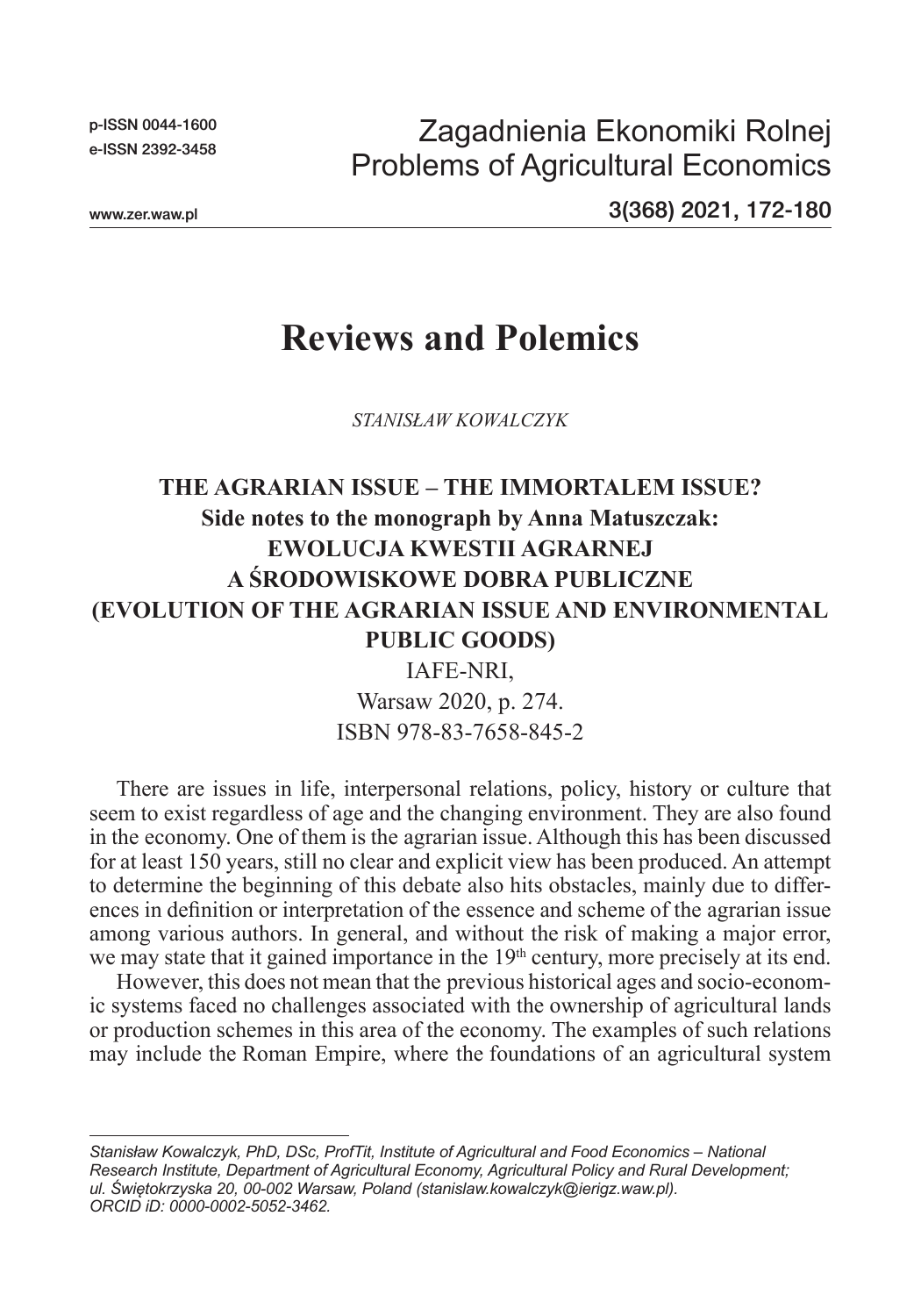were widely regulated in legislation at the time and frequently amended (the so- -called *Leges agrariae*). In the 19th century, the problem emerged with a great and increasing strength.

In these years, the first scientific attempts to explain this phenomenon, including the works of F. Engels *The Peasant Question in France and Germany* (1894) or K. Kautsky *Die Agrarfrage* (1899), were published.

What was the reason behind the emergence of the agrarian issue, also called the agrarian question in the  $19<sup>th</sup>$  century? The end of this century marked nearly 100 years of the Industrial Revolution, which relatively quickly changed what was called the base and superstructure by the Marxists. The destruction and elimination of the old manufacturing systems was followed by replacing existing production methods with new ones, while the manufacturing methods were tailored to the new reality. This was the birth of the industry we know nowadays. It soon became clear that agriculture was unable to align to this overwhelming and continuously speedingup process. On the one hand, it was dispersed, inefficient, and at the edge of existence, or took the form of expanding agricultural latifundia on the other. However, one should note that agriculture had existed in such form for centuries or even thousands of years. That is a fact. Before the Industrial Revolution, it constituted the essential part of the economy, thus the image depicted above was regarded as normal, i.e.known for generations. Due to the rapid development of international, including overseas, trading between the  $16<sup>th</sup>$  and  $18<sup>th</sup>$  century, which encompassed primarily crops, the agriculture remained in the focus of attention. Although the mercantilists attempted to demonstrate the insignificance of agriculture from the perspective of wealth creation, the physiocrats firmly resisted this view. And so the  $19<sup>th</sup>$  century began. The appearance of a new player, i.e. industry, swiftly revealed misalignment, lagging, and disparity, i.e. the simple weakness of agriculture. It started to become a socio-economic issue due to progressing pauperization, deprivation or degradation of farms, peasants, and rural areas. In this simplified approach, the agrarian issue seems to be an "incidental" or perhaps a natural consequence of industrial development and deep civilizational changes triggered by this process.

Since that time, researchers, scientists, policy-makers or activists of different kinds have attempted to explain this phenomenon in order to eliminate or mitigate its effects rather than to acquire any additional knowledge or awareness of progressing changes. The agrarian issue encompasses the negative processes and phenomena in agriculture itself, followed by a negative impact on the economy as a whole. There were plenty of multi-directional or even mutually exclusive attempts to explain and eliminate this phenomenon in history – for example, the standpoints that were formed in the Polish economic and political thought in the interwar period. The solutions for the agrarian issue have been searched for in the events and processes underlying the following stances:

• the agrarian issue is a problem imposed on rural areas and results from its past; the centre of gravity of economic life should be shifted towards agriculture; even an industrialist should become an agrarian caring for the good of agriculture; the agricultural reform is an illusion; the point is to eliminate overpopulation of rural areas by developing industry (landowning and conservative organizations);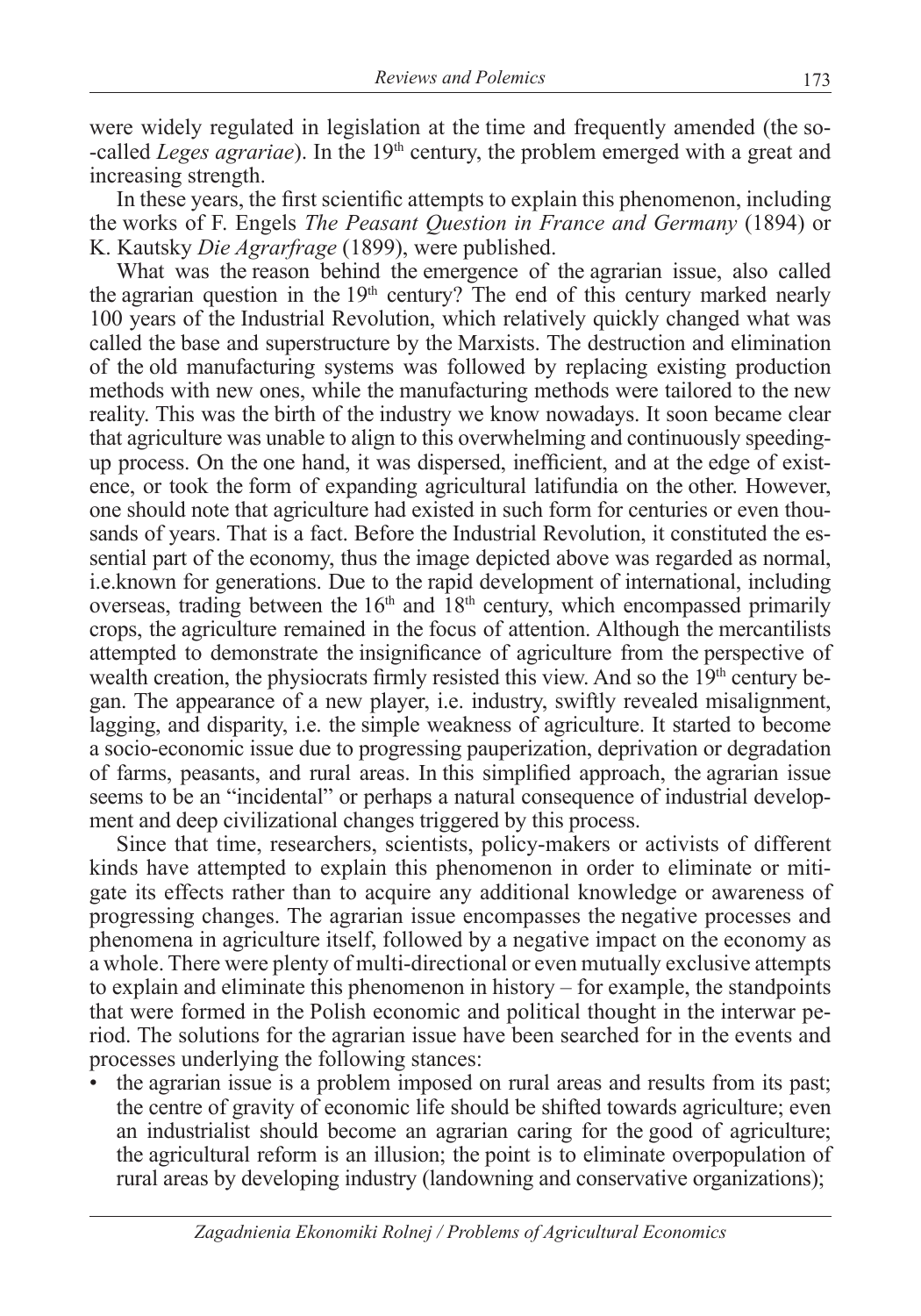- the priority for agriculture; limited agricultural reform; the need for migration from rural to urban areas; removing the minorities from rural areas, primarily the Jews; the personality of the Polish peasant as the main cause of poverty; smaller farms more effective than the large granges (national movement);
- the need to include agriculture into economic development; weakness of agriculture translates into weakness of industry; the need for agricultural reform due to the primacy of the small economy (Sanation movement);
- the land is owned by those who work on it; peasants are the major social force; the need for agricultural reform and parceling large-scale farms; independent peasant farms as the core of the agricultural system (peasant movement and parties);
- the need to nationalize large farms; the rural landless and small-scale farmers as the major social force; liquidation of large-scale landowning (socialist movement) (Wojtas, 1983).

This brief review of standpoints popular in the relatively short interwar period proves how divergently the agrarian issue and its potential solutions was understood. The following decades brought new challenges and answers to the agrarian issue, yet there was no sign that the problem had disappeared. Instead, it was supposed to last as something immortal and eternal. The new viewpoint on the agrarian issue from the perspective of the end of the first quarter of  $21<sup>th</sup>$  century is the monograph by Anna Matuszczak *Evolution of the Agrarian Issue and Environmental Public Goods* (IAFE-NRI, 2020).

The purpose of this monograph is to identify the forces triggering the evolution of the agrarian issue in the context of the impact of environmental public goods on this process. This is a relatively new perspective, a specific novum of the paper, without which it would be only another monograph dedicated to an attempt to explain something potentially unexplainable. The dynamics of the industrial agriculture model has led, although not alone, to a major threat to the natural environment. Thus, a question arises, how to balance, as A. Matuszczak writes, stopping the degradation of nature with ensuring food security. According to the author, this coincidence makes the agrarian issue – as we understand it today – exposing the perception of rural areas and environmental public goods (p. 13). While one may agree on the latter ones, pointing out at rural areas is at least controversial. It is true that some researchers in the field of agriculture and rural areas state that the agrarian issue is being replaced by a rural one due to the decreasing share of agriculture in the economy. The point is that the number of traditional rural areas has been rapidly decreasing. In today's reality, homogenous rural areas practically do not exist. On the one hand, there are modern and wealthy rural areas offering better working conditions and quality of life than many urban agglomerations, while on the other hand, there are poor, depopulated, and infrastructurally underdeveloped ones. The question is whether this is a sign of a rural issue or the primeval, thoroughly studied and described – so as the agrarian issue – problem of centre and peripheries.

Searching for "rurality" in increasingly expanding areas brings no positive effects. In the case of medium-sized cities, the rural areas have been transform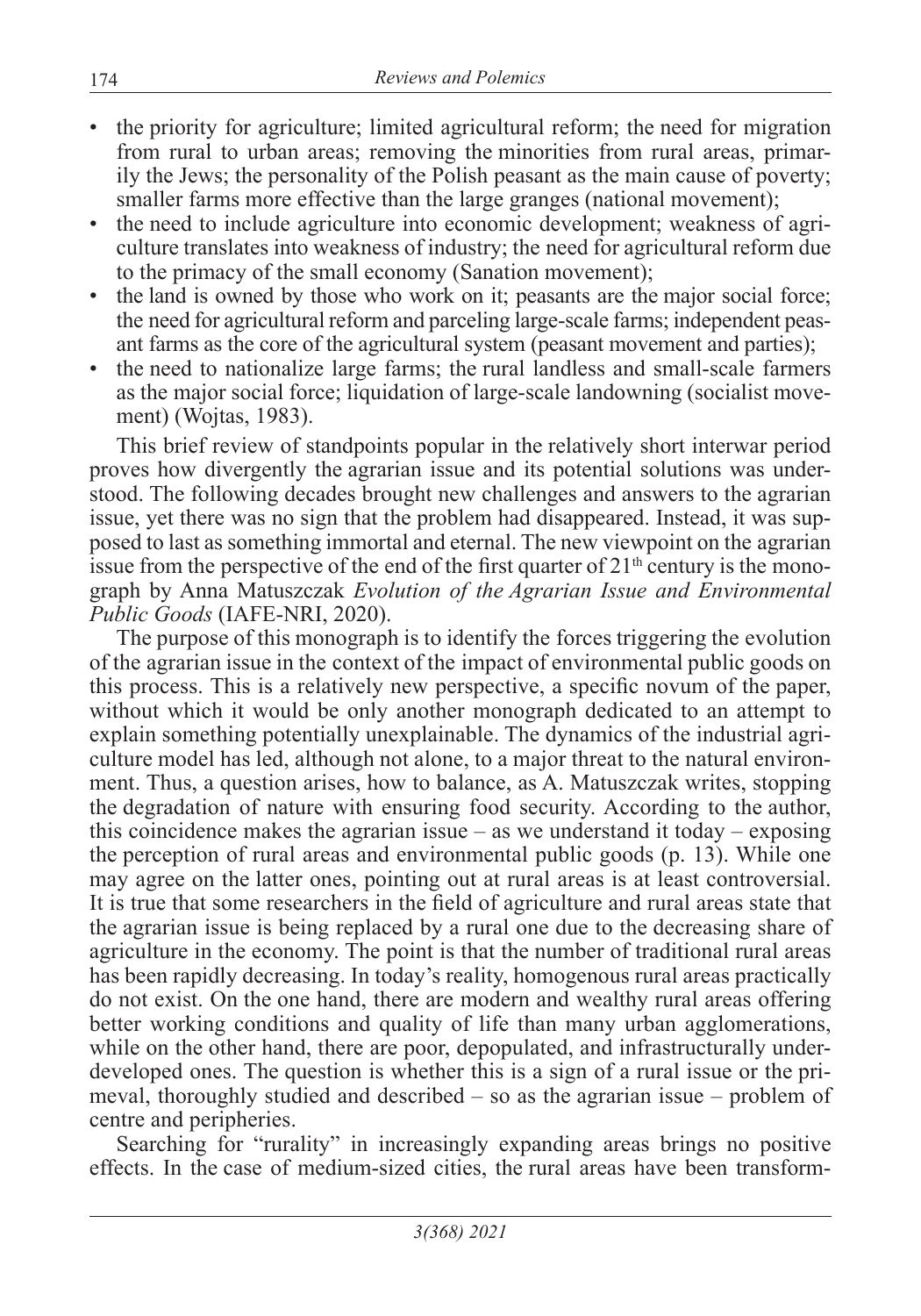ing into suburbs with practically declined agriculture in a radius of 20-25 or even 30 km. When considering larger cities and agglomerations, this area increases up to 50-60 km and more.

Thus, the question of whether the rural issue is substitutionary or complementary to the agrarian issue and whether it may replace it in future, is doubtful in terms of context and validity. Here, the context means defining the agrarian issue itself. A. Matuszczak rightly emphasizes that the agrarian issue is abiding in nature (p. 30), provided that we define it – like the vast majority of researchers – as a set of problems generated by agriculture in relation to the environment. In this approach, the agrarian issue will persist as long as the agriculture exists in its current form. One should note here that while a few hundred years ago agriculture functioned as the essential sector of the economy and could determine the form of interactions with the environment, its problems and weaknesses have somehow remained its inner issue, except for periods of greater or lesser hunger caused by a poor harvest. When the development of other sectors, including primarily industry, established new requirements and expectations, a process of gradual pushing agriculture away onto the margins of economic and social life has begun.

The essential marker of this specific non-alignment to the new challenges is the farm income, which generally does not keep up with income of the other social and professional groups from the non-agricultural sectors. Thus, the opportunities to accumulate capital and shape development have fallen far behind the non-agricultural sectors. According to A. Matuszczak, the underlying reasons for such a situation are the specific nature of the core production factor which is an immobile and non-reproducible land, a structural barrier understood as a strong linkage between the production process and nature (production based on living organisms, dependence on the seasons, and climate conditions), and limited opportunities for area concentration, followed by institutional barrier. The EU policy attempts to bridge these gaps by subsidies to farm income for supplying environmental public goods by the farms. This requires more intensive measures towards improving the environmental performance of farms. This is why the Common Agricultural Policy (CAP) continues to put a greater focus on the environmental instruments and measures, at least from the financial perspective for 2007-2013. This is clearly demonstrated in the *Farm to Fork Strategy* (2020).

In order to balance the concept of environmentally friendly agriculture or the environmentally sustainable agriculture and therefore to mitigate the effects of the agrarian issue at the current level of economic development rather than to eliminate it, A. Matuszczak suggests changing the existing paradigm (personally I do not think that this is a proper word for the process which is commonly understood under this term) of rural and agricultural development. The essential reasons behind the need to introduce such change and withdraw from the concept of industrial agriculture include economic, social, and environmental conditions. This approach has been commonly applied by researchers, who postulate such a direction of change. The economic circumstances encompass the income insufficiency of the existing model of agriculture, deprivation, and income disparity between agri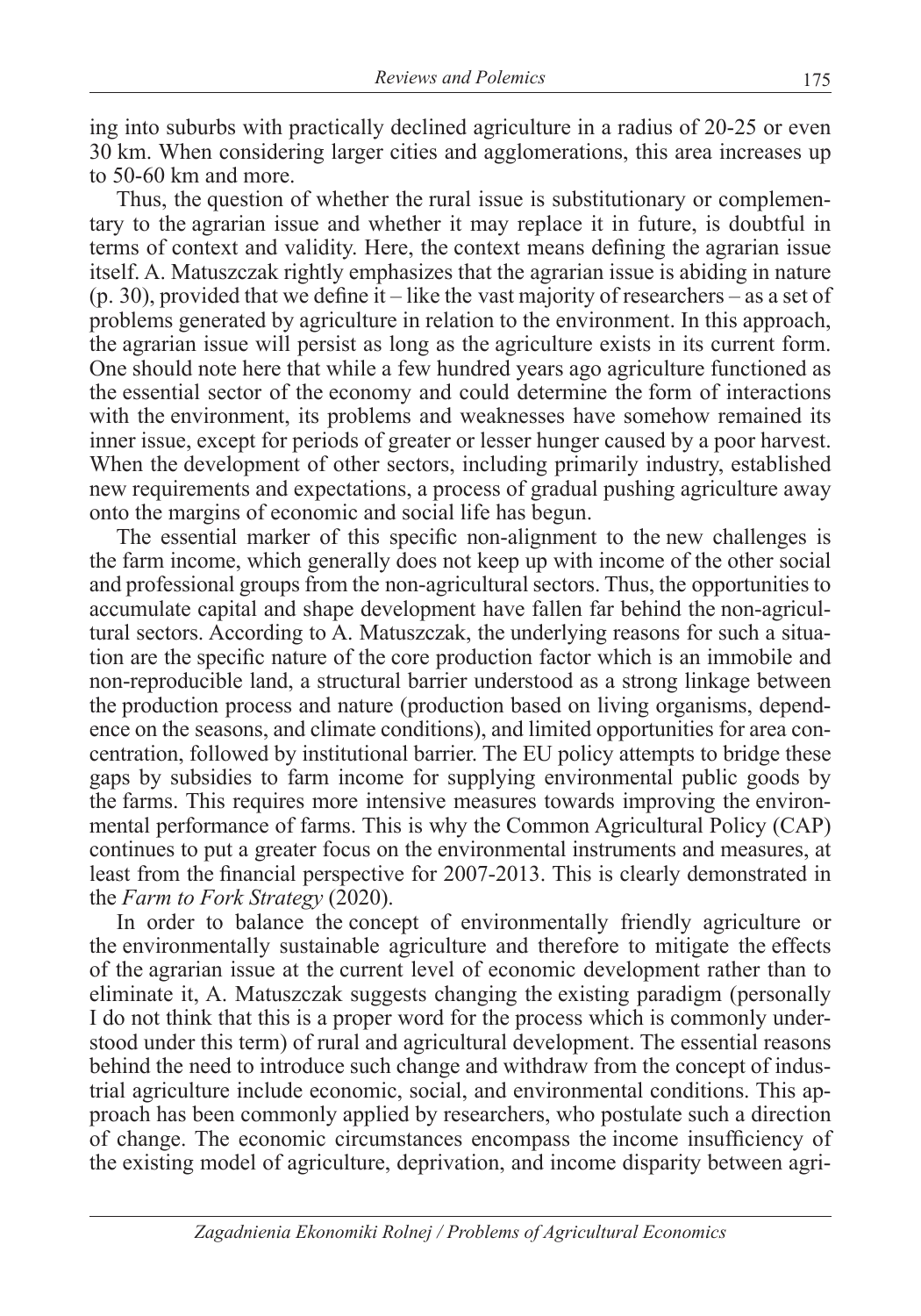culture and non-agricultural sectors. However, if the industrial model based on area concentration and capital has failed to handle this problem, what could help? Are the subsidies for non-commercial functions of agriculture, including in particular these related to supplying public goods, the right remedy? A. Matuszczak is aware of questionability of this proposal, since she emphasizes that it requires "going beyond a narrow framework of microeconomics and (…) shifting towards the macroeconomic optimum" (p. 44). The question of how to convince the non-agricultural sectors, consumers, policy and decision-makers, and society as a whole, to such a tribute to agriculture, remains undecided. In other words, this means sponsoring farmers for withdrawing from large amounts of chemicals, fertilizers or veterinary medicinal products. The concept is right and reasonable in all respects, the only issue is what to do to implement it in practice. The increasingly high environmental costs of the existing model of agriculture definitely constitute an important prerequisite for changing the current paradigm, but the point is whether the new model of sustainable agriculture will solve the problem of farm income, which is the essential manifestation of today's agrarian issue? Common doubts pertaining to these considerations are clearly shared by the author herself, when she describes the future model of agriculture as environmentally sustainable and economically unsustainable. This means that the agrarian issue will remain the real problem despite many efforts and proposals.

There is also another doubt: what about food security? Making agriculture sustainable is associated with reduced consumption of plant protection products, medicinal products, and mineral fertilizers by as much as 50% according to the proposals presented in the F2F Strategy. This cannot leave the rate of agricultural production (the effect of fertilizer curve, decreased resistance of plants and animals) and the level of food security unaffected. Most probably, here lies the core dilemma of today's agrarian issue. It is a fundamental contradiction between the economic, social, and environmental interests in the agricultural activity. The desired volume of crop supply ensuring food security faces, because it cannot be any other way, the "objection" of the natural environment and the postulate of generation of public goods by the agriculture.

Notwithstanding these doubts and dilemmas, one must agree that the focus on agriculture sustainability and its potential consequences is necessary, since continuing the existing model will unavoidably lead to environmental disaster. What is more, this applies not only to agriculture, but also to the other economic sectors. At this time, there are no effective solutions in this field. The postulates to reduce the use of agricultural chemicals or to promote organic farming will neither solve the problem of sustainability, nor contribute to the delivery of the millennium goals in the area of reducing global poverty, not to mention improving the nutritional values of the average consumer diet.

Thus, the question arises regarding how to implement the measures that would lead to a mitigation of the agrarian issue and contribute to agriculture sustainability. Since the market fails, the state is all that remains. That is how it has been for centuries. The role and scope of state intervention in the economy is one of the areas of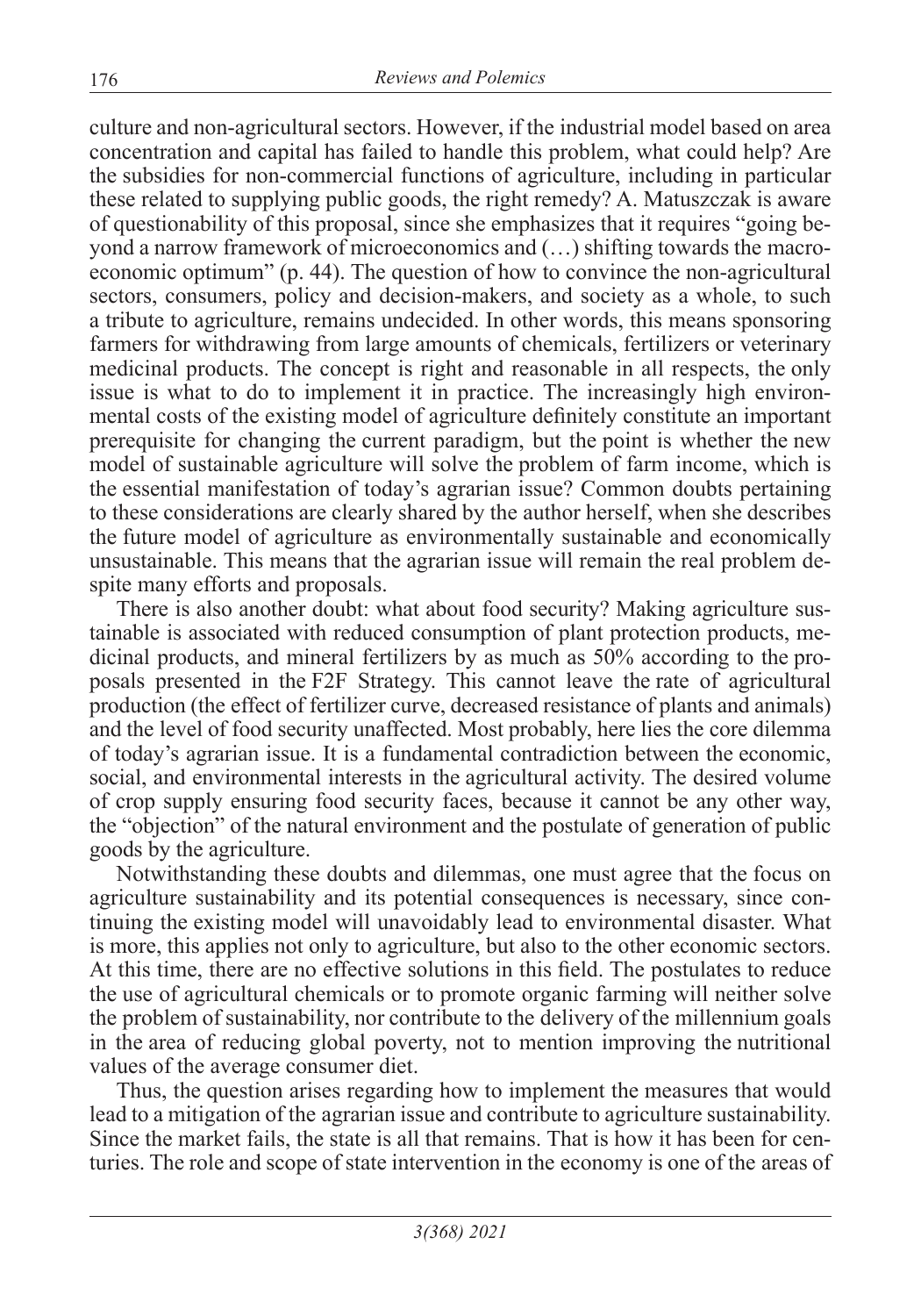discussion and clashes of views for many generations of economists. This phenomenon has been observed with variable intensity and certain regularity. A. Wojtyna defines this discussion as having a "strange timelessness" (Wojtyna, 1992). The latest growth of interest in the state intervention on the market was associated with the first global economic crisis of the 21<sup>st</sup> century (Sobiecki and Kowalczyk, 2019).

According to many economists, the market is unable to handle challenges such as the agrarian issue or the sustainable development of agriculture. Thus, certain activity of the state is required. A. Matuszczak states that it should focus on four areas: supporting farm income, ensuring food security, care of natural environment, and maintaining the vitality of rural areas. This selection is rooted in the economic and environmental reality. The problems begin when moving from proposals to operation. For example, in the first area – farm income – the crucial issue is to how the state should intervene if the problem lies mainly in the drainage of economic surplus from agriculture by the non-agricultural sectors. The drainage is triggered by the market scheme, e.g. changes to margin squeeze of negative impact on agriculture. Considering the above, should we agree to increase subsidies to agriculture and their intercepting by non-agricultural entities in the name of superiority of the implemented objectives?

In general, it should be stated that state interventionism may reduce market failures and deficiencies. However, inadequate state interventions in the market may also significantly add to socio-economic problems, including the agrarian issue, instead of eliminating or mitigating them.

The manifestation of the effectiveness and non-effectiveness of these measures is, among others, the CAP. It is common knowledge that one of the essential signs of the agrarian issue is the income problem, which has remained at the core of this phenomenon for centuries. The agricultural policy, in this case EU policy, should lead to reduced income disproportions between agriculture and non-agricultural sectors, as well as in the agricultural sector itself, which should in turn contribute to social sustainability in agriculture. The fact is that the EU policy implemented for decades has brought no such positive effects. According to research by A. Matuszczak, disparities in farm income are observable both in the individual Member States (EU = 100, Belgium = 300, Slovakia =  $(-)49$ , Poland = 48), and in the agriculture–non-agricultural sector system (the so-called income parity is as follows:  $EU = 63\%$ , Slovenia = 14%, Hungary = 101%, Poland = 31%). It should be noted that we are analyzing a situation where transfers from the EU budget have constituted nearly 60% of farm income for years. Without these transfers, agriculture in the vast majority of the Member States would suffer losses, including in countries, such as Sweden, Denmark, Finland, the Czech Republic, Great Britain, or Hungary.

Thus, despite multi-billion subsidies, agriculture in the majority of the EU Member States is unable to function independently in a market economy, and most of its income derives from public support. What is the future of agriculture? Many emphasize that today no one imagines European agriculture without institutional support (p. 97). And that is the point. Despite the Community/EU policy has created a model of economically inefficient agriculture, there is no other path of de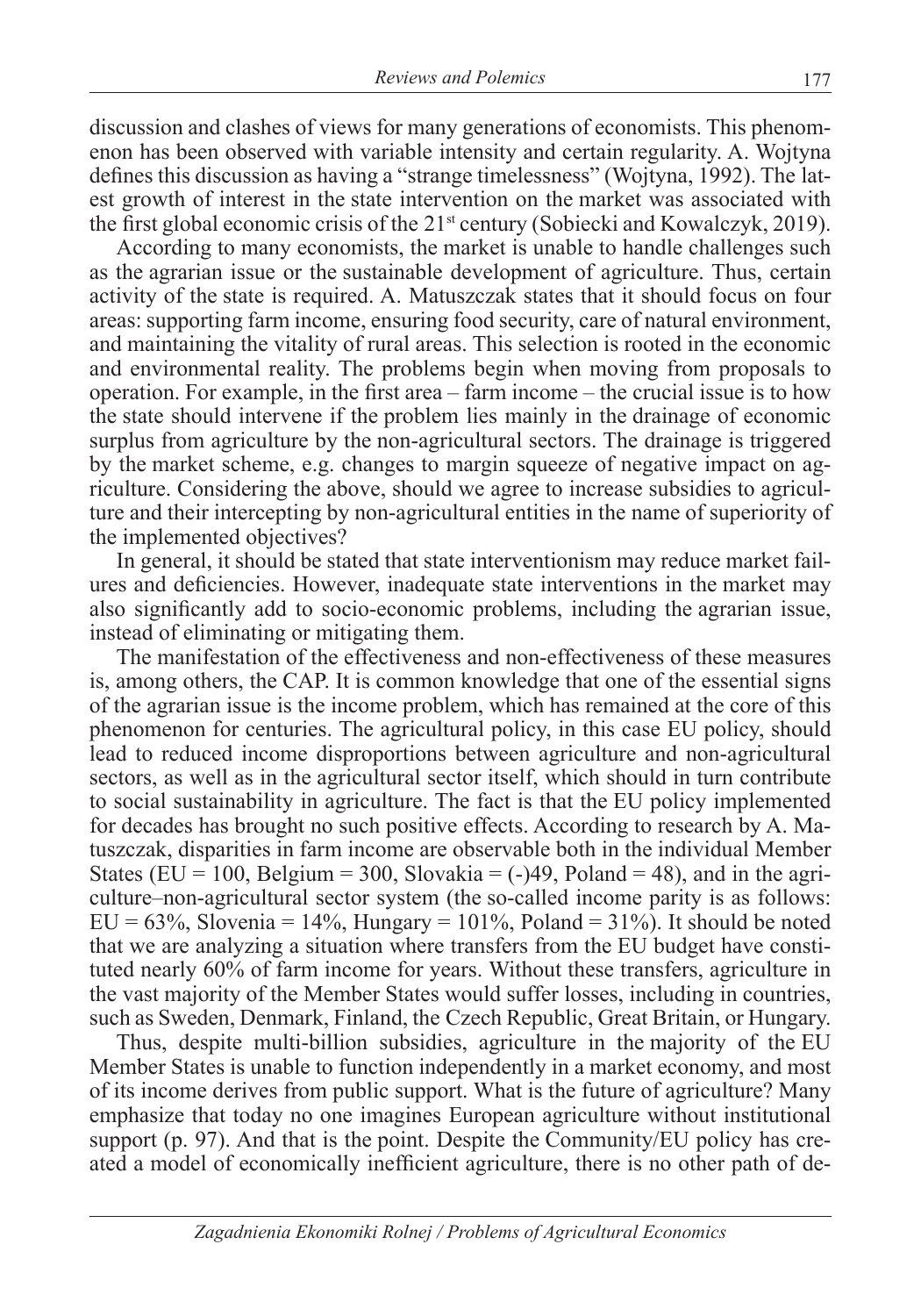velopment than the further subsiding of this sector, including due to the need to make it socially and environmentally sustainable. The form of subsidies should be different, however. The focus of this evolution should be on shifting the burden of support from its conventional production function and environmental services associated with the labour market or local communities. The measures addressing the consequences of today's agrarian issue should be also developed.

The above is neither obvious nor simple. According to the quoted research, the highest quality of environment and thus the capacity to supply environmental public goods is observed in the regions of north-eastern Poland, a part of the Pomeranian Lakeland and the Lubuskie Voivodeship. The lowest values are recorded in southern Poland, i.e. in the mountains and in the foothills region (p. 158). The analyzed expenditure for environmental protection is not associated with spatial conditions, which means that they are not correlated with the individual regions or their natural environment. The highest payments for environmental public goods under the CAP are observed in regions with both the highest and the lowest quality of environment (southern Poland, p. 173). The eco-efficiency of agricultural farms (estimated on the basis of FADN) is also different: this mainly involves the Podlachia and Kurpie regions, mountainous areas, southern Greater Poland, and northern Lesser Poland (p. 184), while according to the so-called extended eco-efficiency indicator (referring farm income to total expenditure adding up to environmental pressure) the leading regions include north-eastern Poland, Pomerania, southern Greater Poland, the Lubuskie Voivodeship, and the Subcarpathian region (p. 200).

In these circumstances, searching for evidence of veracity of the thesis on mitigating the agrarian issue (specifically of income disparity comparing to nonagricultural sectors) could be only partially successful. The highest average farm income is observed mainly in the northern, north-western, and western regions, while the values of expenditure adding up to environmental pressure, including the monoculture and natural value indicator, are spatially differentiated to a great extent. As a result, confirmation of a positive correlation between the value of farm income and eco-efficiency "representing" the environmental public goods takes place only in certain regions (primarily Pomerania, southern Greater Poland, and selected poviats of the Lubelskie Voivodeship and the Subcarpathian region).

A. Matuszczak must be credited for a reliable and comprehensive study of the issue of capacity and current financing of the environment and associated public goods. However, the research referred to the actual state, and the thesis on mitigating the agrarian issue by supplying environmental public goods is mostly of a theoretical nature.

Thus, the monograph presents no image of a holistic and logical policy of agriculture sustainability, nor does it solve the agrarian issue. The fault for this situation should be attributable to the lack of a well-targeted policy rather than to the author, provided that we agree on the need for state intervention consisting in the implementation of the new tools going beyond a simple transfer of public funds to agriculture.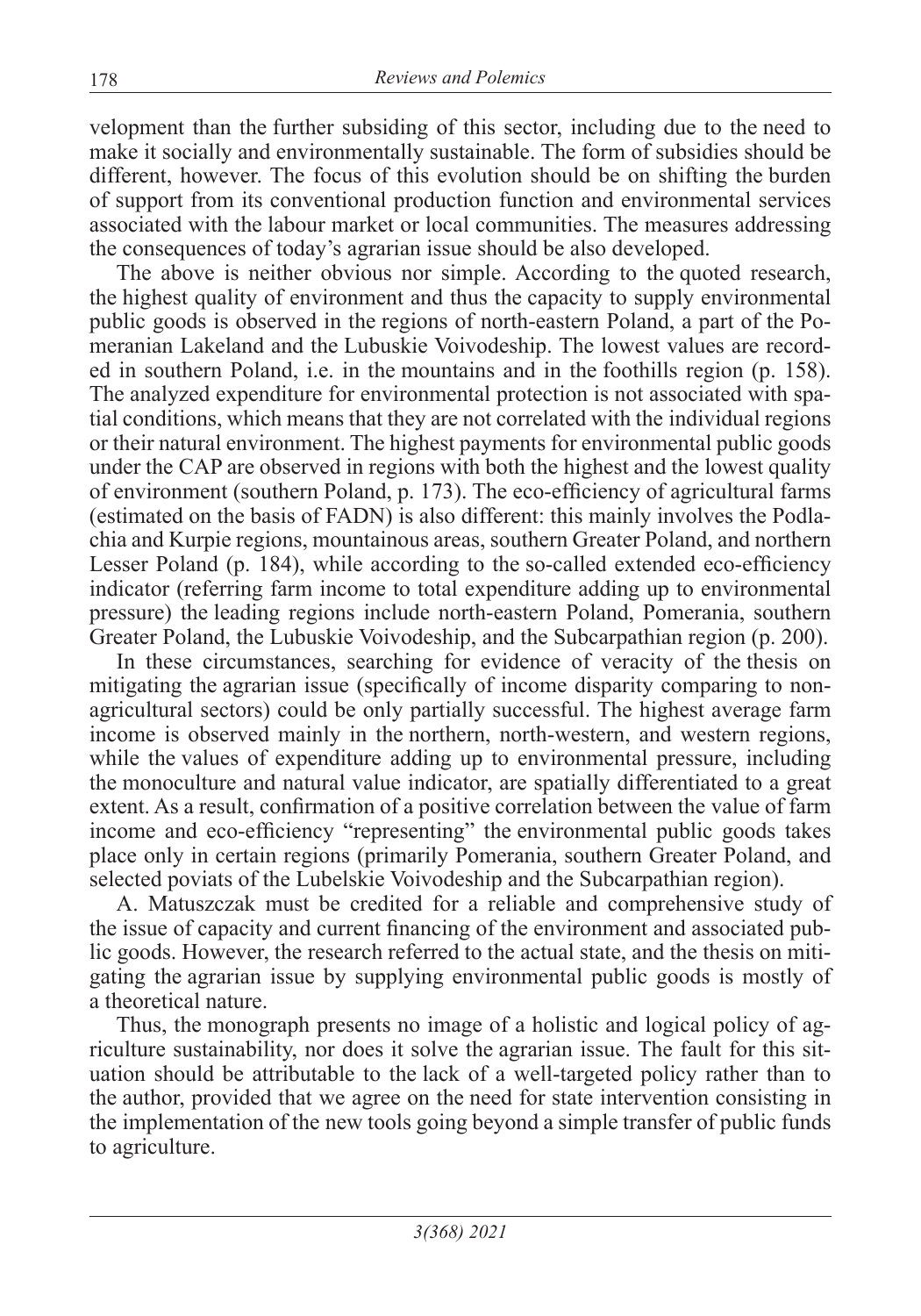Perhaps the agrarian issue is too resistant to measures such as changing the priorities and tools of broadly-understood agricultural policy to the environmental policy, environmental public goods, or similar measures. Such an evolution can be perceived as a simple escape forward strategy due to the existing environmental concerns, the condition of natural resources or, generally speaking, environmental conditions of human existence. Industrialization and concentration of agriculture failed to address hunger and malnutrition. In contrary, they contributed to obesity and environmental degradation. As a global society, which is nevertheless limited to well-developed countries, we decided to focus our efforts on saving the environment, forgetting about problems of importance for more than 850 million starving people and twice more struggling with overweight. The COVID-19 pandemic shows us that the world will change according to a completely different trajectory than we assumed in 2019. Thus, perhaps the agrarian issue should be analyzed using different categories than income disparity. If we managed to eliminate the income insufficiency of agriculture, would it mean that we have eliminated the agrarian issue itself? Definitely and once for all? Or would "something" survive?

What is interesting and somehow endearing in the monograph by A. Matuszczak is the turgid prose in some places – for example, the references to Mother Earth or farmers as the "managers" of nature. In general, this is justified by the fact that the author attempts to convince the reader that agriculture, food security, and the environment form a "magic triangle" and only hitting the high notes can elicit reflection on the future of this almost eternal problem as the agrarian issue among us as members of 21st century society. The agrarian issue will persist at least as long as agriculture in the form we know today exists. Its complete metamorphosis in the future cannot be denied.

To sum up, I would grade the monograph by A. Matuszczak highly. It belongs to one of the most important papers in agricultural economy and policy published on the Polish market in recent years. The high value of the monograph results from its structure, rooted in the scientific reality of social (economic) sciences, and the proposals of the new and interesting approaches to the discussed problems and issues, followed by cognitive values. It stimulates and inspires its readers to think about a potential evolutionary direction of not only the agrarian issue, but also agriculture as a whole. It is undoubtedly the mandatory item for all involved in the field of agriculture, rural areas, and nutrition for scientific, professional, or individual reasons.